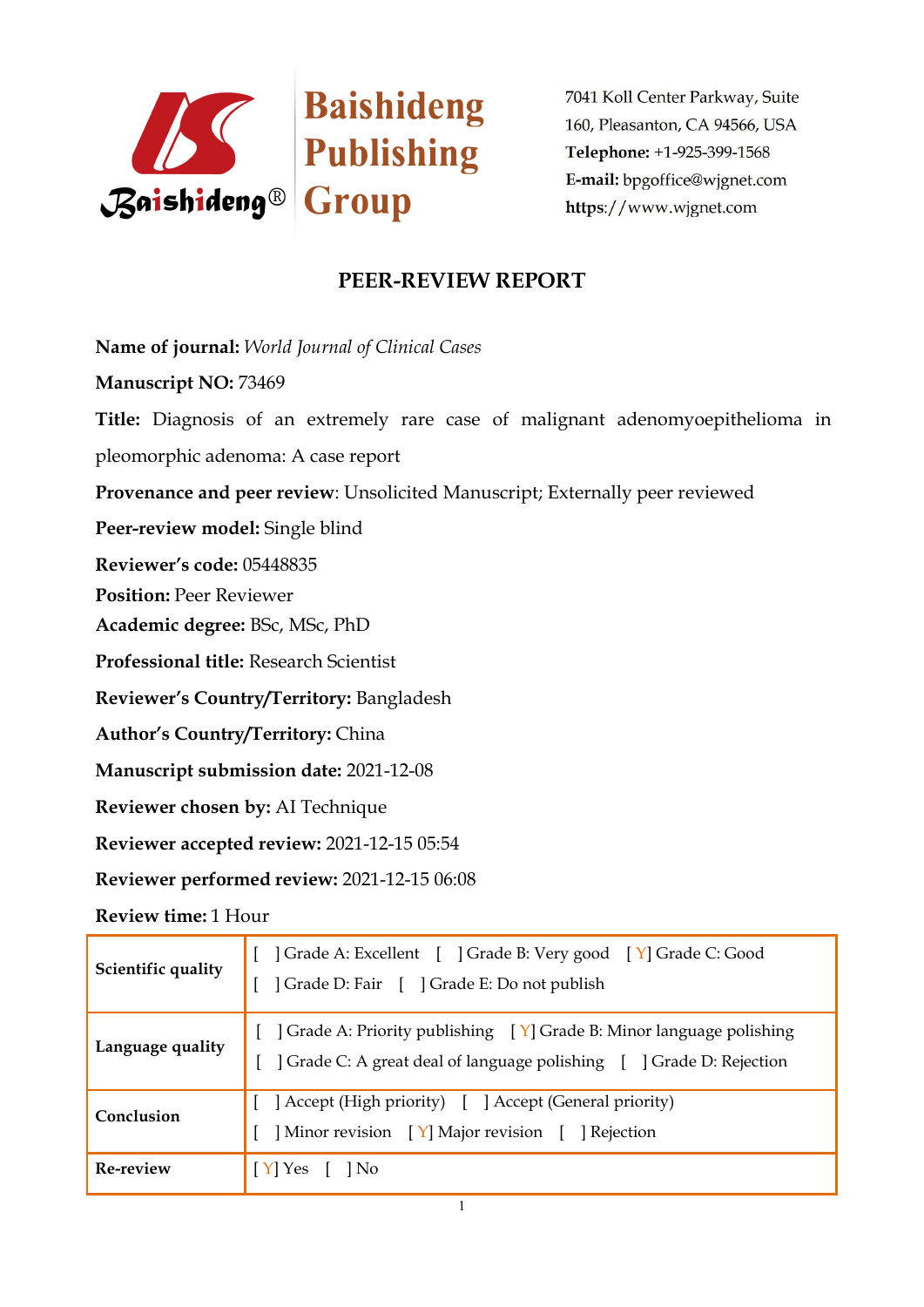

| Peer-reviewer | Peer-Review: [Y] Anonymous [ ] Onymous |
|---------------|----------------------------------------|
| statements    | Conflicts-of-Interest: [ ] Yes [ Y] No |

### **SPECIFIC COMMENTS TO AUTHORS**

1. The title should be slightly modified. 2. Precise the Abstract.3. Main contribution should be highlighted in Introduction. 4. Some references need to be added in Introduction. Author should cite the following references: (i) https://ieeexplore.ieee.org/abstract/document/8628084 (ii) https://arxiv.org/abs/2006.01767 (iii) https://link.springer.com/article/10.1007/s11045-020-00756-7 5. Case reports with analysis and Discussion should be described details and clearly and Should be Introduced novelty in this case report. 6. Future scopes and limitations should be added as a section.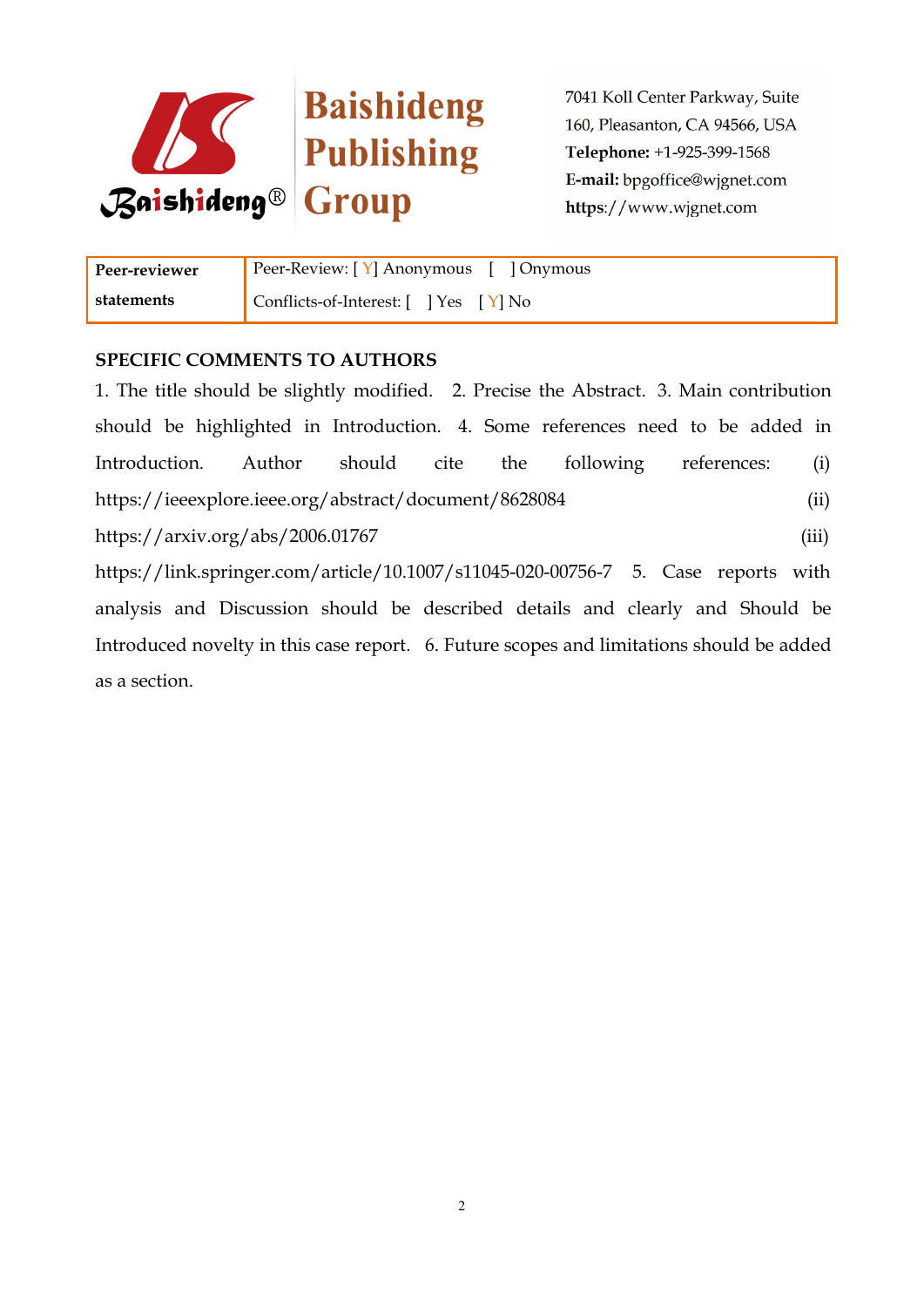

# **PEER-REVIEW REPORT**

**Name of journal:** *World Journal ofClinical Cases*

**Manuscript NO:** 73469

**Title:** Diagnosis of an extremely rare case of malignant adenomyoepithelioma in pleomorphic adenoma: A case report

**Provenance and peer review**: Unsolicited Manuscript; Externally peer reviewed

**Peer-review model:** Single blind

**Reviewer's code:** 06079737

**Position:** Peer Reviewer

**Academic degree:** MD

**Professional title:** Doctor

**Reviewer's Country/Territory:** India

**Author's Country/Territory:** China

**Manuscript submission date:** 2021-12-08

**Reviewer chosen by:** AI Technique

**Reviewer accepted review:** 2021-12-16 14:45

**Reviewer performed review:** 2021-12-24 09:34

**Review time:** 7 Days and 18 Hours

| Scientific quality | ] Grade A: Excellent [ ] Grade B: Very good [ Y] Grade C: Good<br>Grade D: Fair [ ] Grade E: Do not publish                                |  |
|--------------------|--------------------------------------------------------------------------------------------------------------------------------------------|--|
| Language quality   | ] Grade A: Priority publishing [Y] Grade B: Minor language polishing<br>Crade C: A great deal of language polishing [ ] Grade D: Rejection |  |
| Conclusion         | Accept (High priority) [ ] Accept (General priority)<br>[Y] Minor revision [ ] Major revision [ ] Rejection                                |  |
| Re-review          | $[Y]$ Yes<br>$\vert$   No                                                                                                                  |  |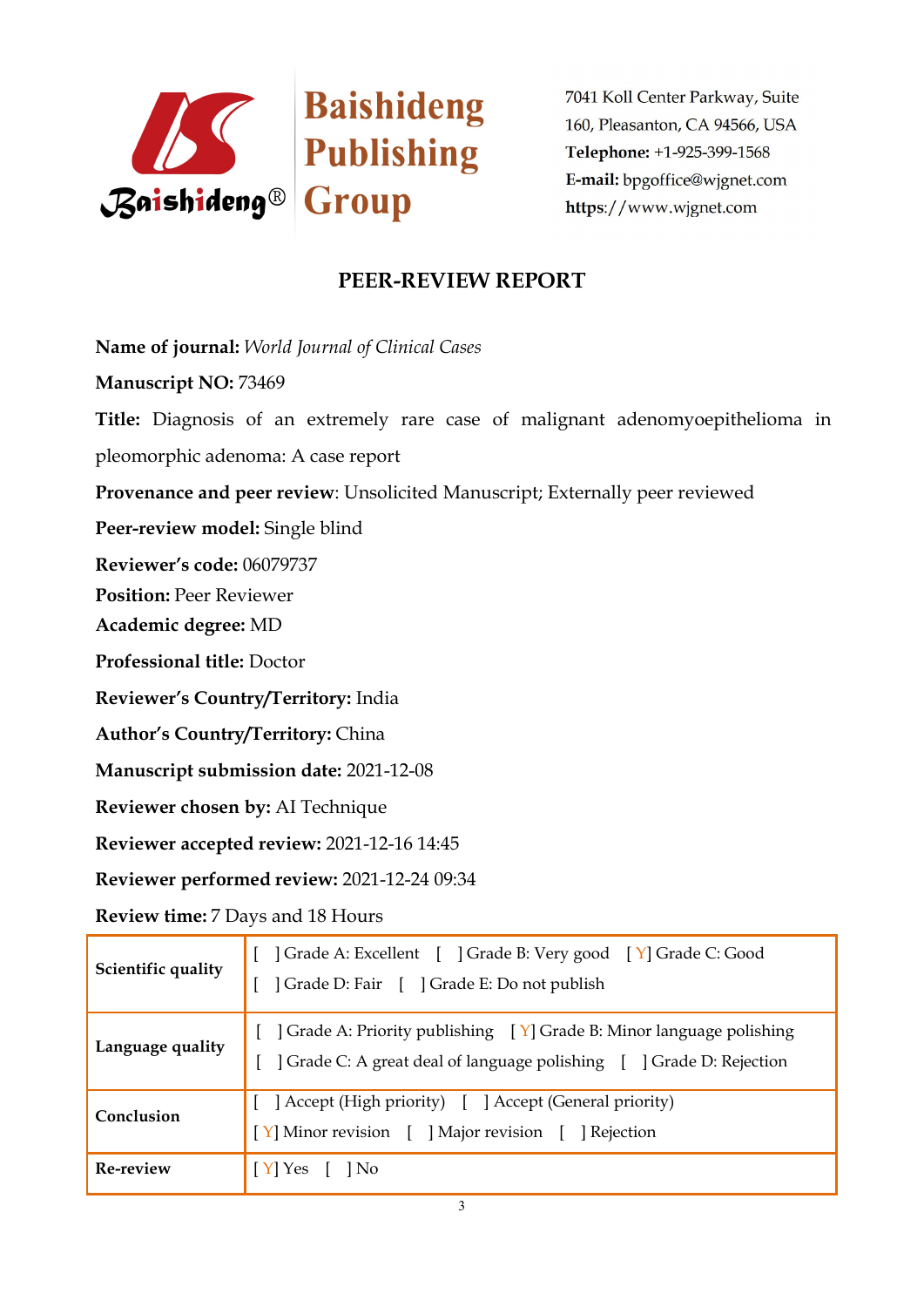

Baishideng

7041 Koll Center Parkway, Suite 160, Pleasanton, CA 94566, USA Telephone: +1-925-399-1568 E-mail: bpgoffice@wjgnet.com https://www.wjgnet.com

| Peer-reviewer | Peer-Review: [Y] Anonymous [ ] Onymous |
|---------------|----------------------------------------|
| statements    | Conflicts-of-Interest: [ ] Yes [ Y] No |

### **SPECIFIC COMMENTS TO AUTHORS**

• A rare case report • Important observations are made out regarding diagnosis and treatment of the entity. • Keywords should be appropriate. • Formatting should be done according to journal guidelines. • High power view of figures should also be added. • References should be rewritten and to be mentioned accurately in the text as per journal requirement.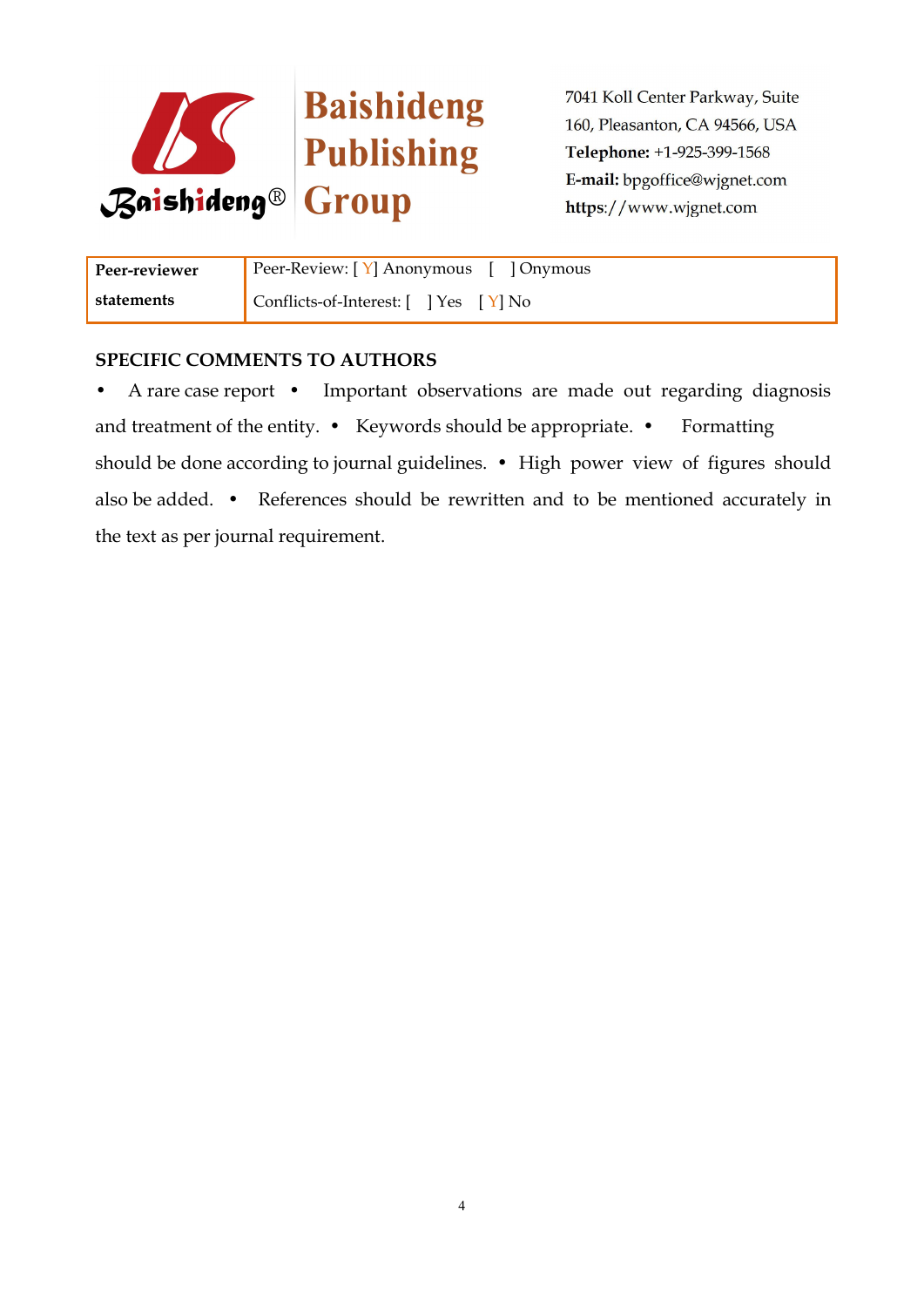

# **RE-REVIEW REPORT OF REVISED MANUSCRIPT**

**Name of journal:** *World Journal ofClinical Cases*

**Manuscript NO:** 73469

**Title:** Diagnosis of an extremely rare case of malignant adenomyoepithelioma in pleomorphic adenoma: A case report

**Provenance and peer review**: Unsolicited Manuscript; Externally peer reviewed

**Peer-review model:** Single blind

**Reviewer's code:** 05448835

**Position:** Peer Reviewer

**Academic degree:** BSc, MSc, PhD

**Professional title:** Research Scientist

**Reviewer's Country/Territory:** Bangladesh

**Author's Country/Territory:** China

**Manuscript submission date:** 2021-12-08

**Reviewer chosen by:** Jia-Ru Fan

**Reviewer accepted review:** 2022-02-09 07:07

**Reviewer performed review:** 2022-02-09 07:10

**Review time:** 1 Hour

| Scientific quality | Grade A: Excellent [Y] Grade B: Very good [] Grade C: Good<br>Grade D: Fair [ ] Grade E: Do not publish                                        |  |
|--------------------|------------------------------------------------------------------------------------------------------------------------------------------------|--|
| Language quality   | [Y] Grade A: Priority publishing [ ] Grade B: Minor language polishing<br>] Grade C: A great deal of language polishing [ ] Grade D: Rejection |  |
| Conclusion         | [Y] Accept (High priority) [ ] Accept (General priority)<br>Minor revision [ ] Major revision [ ] Rejection                                    |  |
| Peer-reviewer      | Peer-Review: [Y] Anonymous [ ] Onymous                                                                                                         |  |